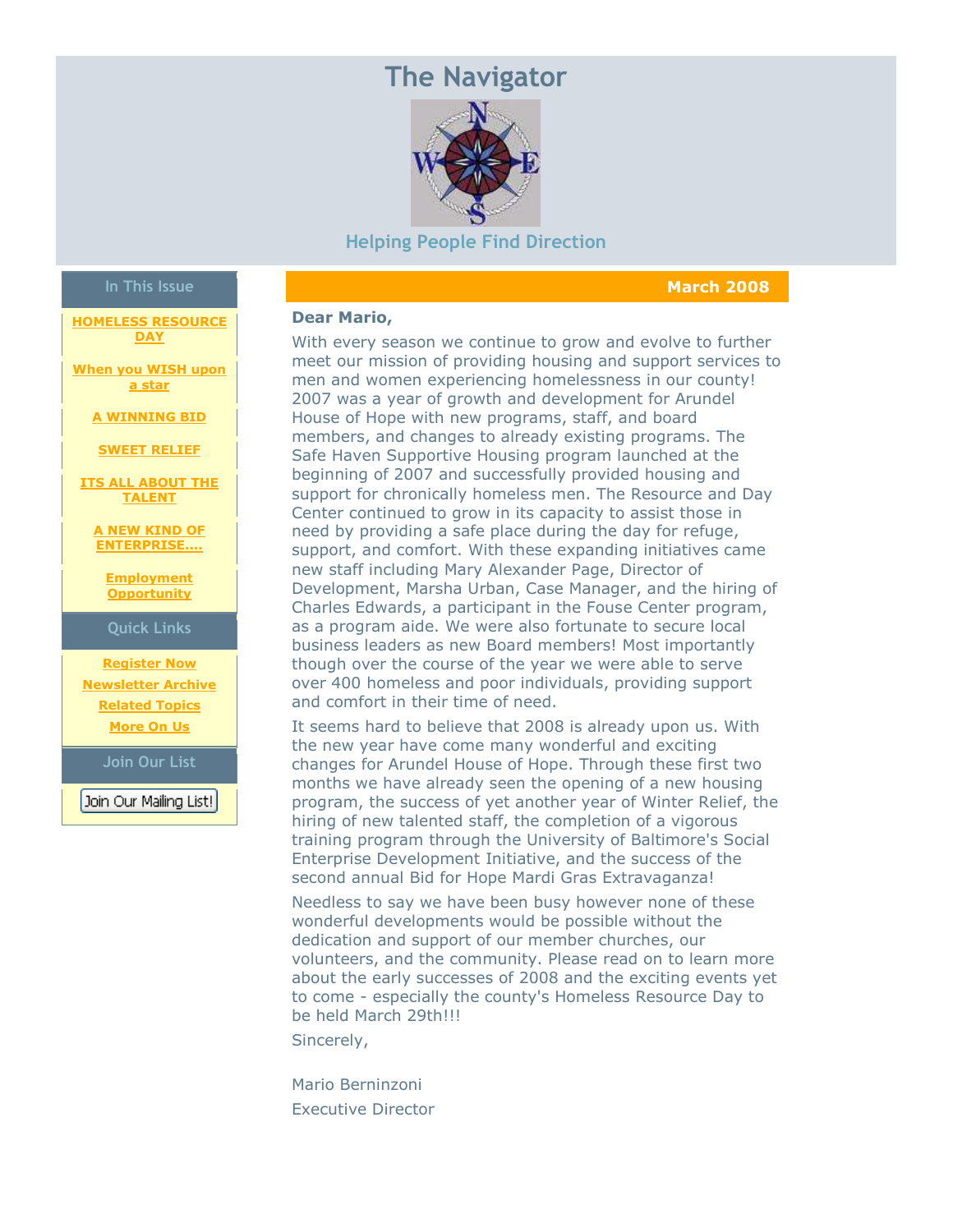

## **HOMELESS RESOURCE DAY**

#### **County Service Providers Partner to Help the Homeless**

Anne Arundel County's service organizations have decided to host an event to help the homeless. The first Homeless Resource Day will be held Saturday March 29th from 9am-4pm at Glen Burnie High



School. This event will provide food, personal needs services, support services, giveaways, and entertainment for the county's homeless residents and those at risk of being homeless. At risk adults and their families are invited to attend! So that we may serve you better please bring all identification including ID, birth certificate, social security card, pay stubs etc. or any of these that you have available. This is a wonderful opportunity for those in need to receive: Haircuts, ID's, Healthcare assistance, dental and eyecare assistance, housing assistance, social security benefits, credit counseling, and DSS benifits. Transportation will be provided from:

- The Stanton Center
- The Arundel House of Hope Resource and Day Center
- Nichols Bethel UM Church
- South County Senior Center

For more information please contact Arundel House of Hope's Resource and Day Center at 410-863-4888. To volunteer please contact Marsha Urban at 410-863-4888 or [murban@arundelhoh.org.](mailto:murban@arundelhoh.org)

**When you WISH upon a star...**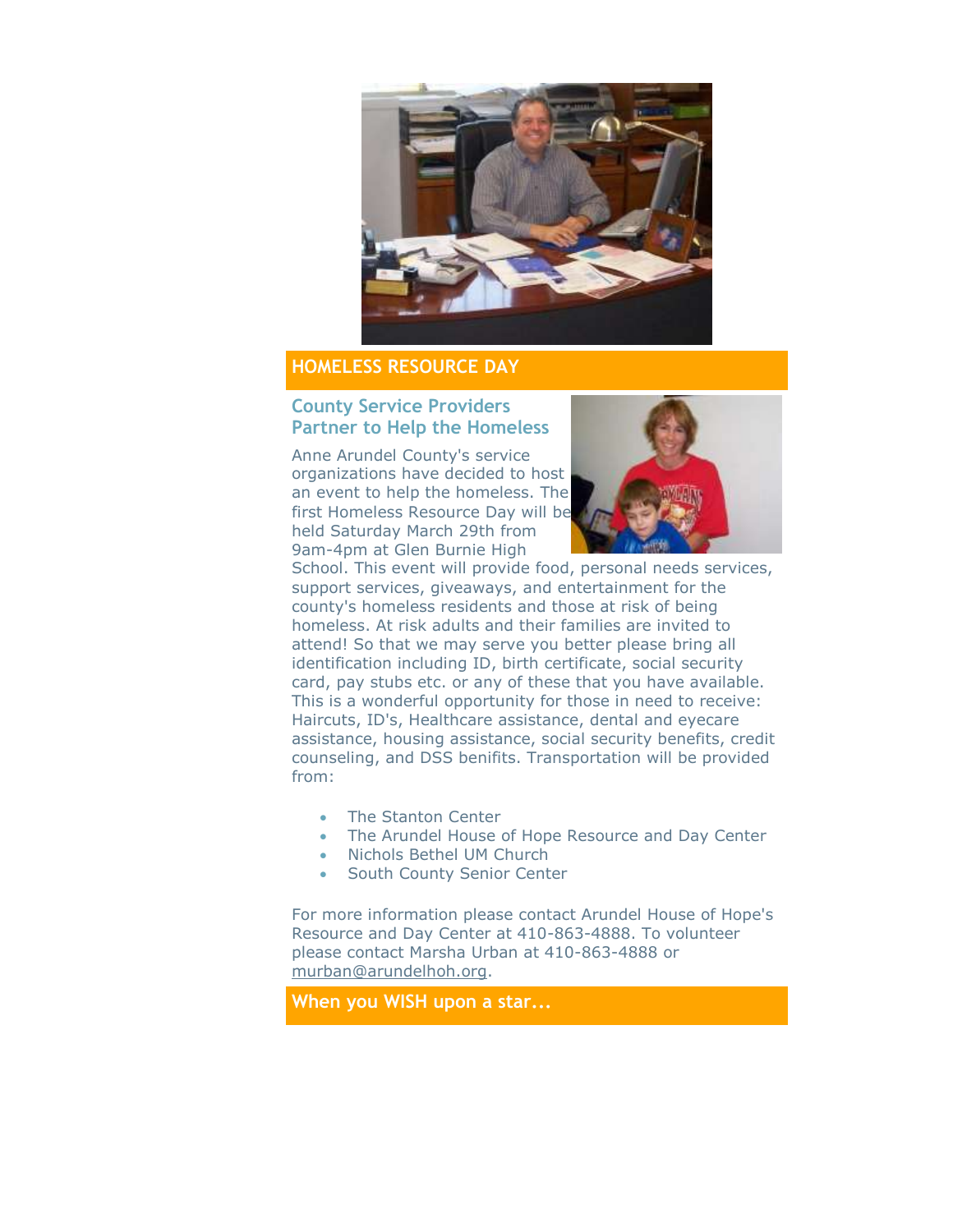### **AHOH Opens new WISH housing program!**

For single homeless women in Anne Arundel County there are limited options for affordable housing. Unable to make ends meet for a variety of reasons, these individuals often find themselves with literally nowhere to go.



AHOH saw a need for programs to support single homeless women and in 2007 put the steps in place to initiate a solution.

Through support from the Department of Housing and Urban Development, Arundel House of Hope received a grant to open the first permanent housing program for single homeless women in AA County. Through 2007 we worked with the Foundation at St. Christopher's Episcopal Church in Linthicum and Rev. Lura Kaval to identify the perfect location for our clients. We eventually settled upon a single family home in Brooklyn Park that houses five residents and a resident manager!! In addition, we worked with the New Annapolitans group in Annapolis and HOPE in the North County area to secure all of the needed furniture, through the generosity of donations, for the house and its residents!!

Through the dedication of our case manager and Executive Director we identified an excellent resident manager who moved in at the end of 2007 and are happy to say that our first residents officially moved into the home in the beginning of 2008!! This is a wonderful opportunity for those in need to have not only a home to call their own but also the support of a case manager, resident manager, and part-time substance abuse and mental health counselor!!! We are truly thrilled at the early success of this initiative and look forward to keeping you all updated on the developments and growth of our clients in the coming months. In addition please stay tuned for information on an upcoming open house to celebrate this success!!

To learn more about the WISH program, to donate items, or volunteer please contact Mary Alexander Page at [malexander@arundelhoh.org.](mailto:malexander@arundelhoh.org)

## **A WINNING BID!**

## **Second Annual Bid for Hope Mardi Gras Extravaganza goes off with a BANG!**

The second annual Bid for Hope Mardi Gras Extravaganza and Auction event at the La Fontaine Bleu was held Sunday February 10th with 100% of the proceeds directed toward Arundel



House of Hope's housing and supportive programs! This wonderful event was again a great success attracting over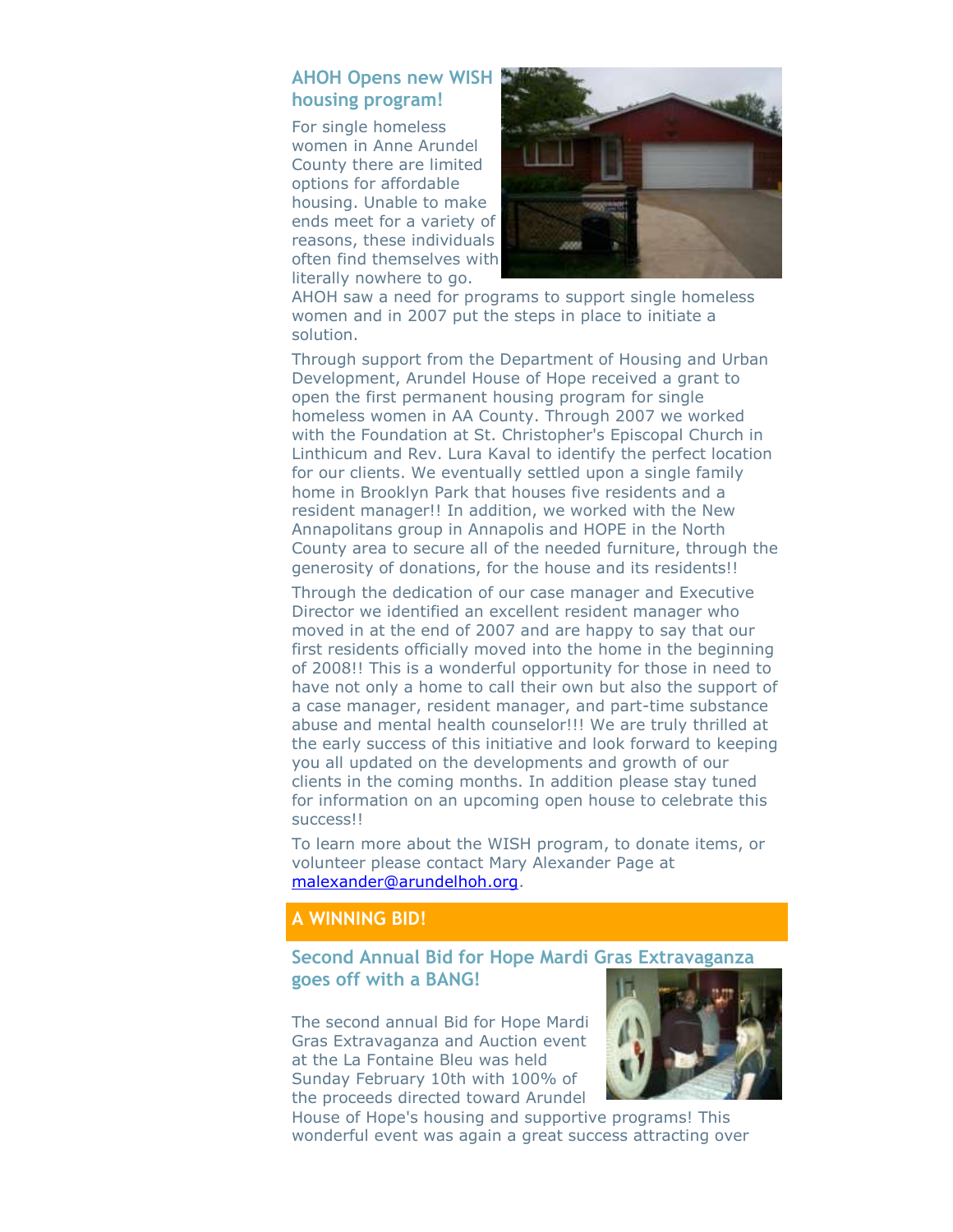320 people and raising approximately \$30,000 to support our work in the community!! We want to thank our sponsors including the Baltimore Examiner (our Media Sponsor), First Mariner Bank, Sam's Club, The Bank of Glen Burnie, Susquehanna Bank, St. Christopher's Episcopal Church, St. Philip Neri Catholic Church, Gloria Dei Lutheran Church, and St. Martin in the Fields Episcopal Church. A special thank you goes out to the volunteer members of our planning committee who spent countless hours coordinating and organizing to assure that the event was a success! In addition we are thankful for the support from the community who so generously donated auction items bringing this years total to over 150 items up for grabs! We look forward to putting the proceeds of this wonderful event to great use by providing much needed services to our clients.

For more information on the Bid for Hope or how to get involved in Arundel House of Hope please contact Mary Alexander Page at

[malexander@arundelhoh.org](mailto:malexander@arundelhoh.org).

### **SWEET RELIEF**

#### **Winter Relief 2008 shelters more than ever!**

Each year Winter Relief growns leaps and bounds. From 12 churches in 1992 the program, which provides emergency shelter for homeless men and women from October to April every year, has grown to over 40 churchs in 2008, welcoming



4 new shelters this year alone!!! As of March 5th Winter Relief has already housed 186 different individuals, providing them with warmth, nourishment, support, and spiritual guidance. Having increased shelter weeks this year to 24 in total, three of our participating churches very graciously offered their facilities and volunteers for two weeks as opposed to the traditional one week period of time to assure that our men and women had housing throughout the coldest months of the year.

In addition to increased churches, weeks, and participants, Winter Relief this year has seen an increase in female clients with the total number of women being sheltered reaching 1/3 of the total shelter population. As the program comes to an end on April 13th we will have effectively helped more clients than ever before in this program!!

Thank you to our church members, volunteers, and the Anne Arundel County community for their continued support with this initiative. We couldn't do it without you! We continue to look for additional churches who might lend their services through volunteering and/or providing facilities for the years to come. If you or your church are interested please contact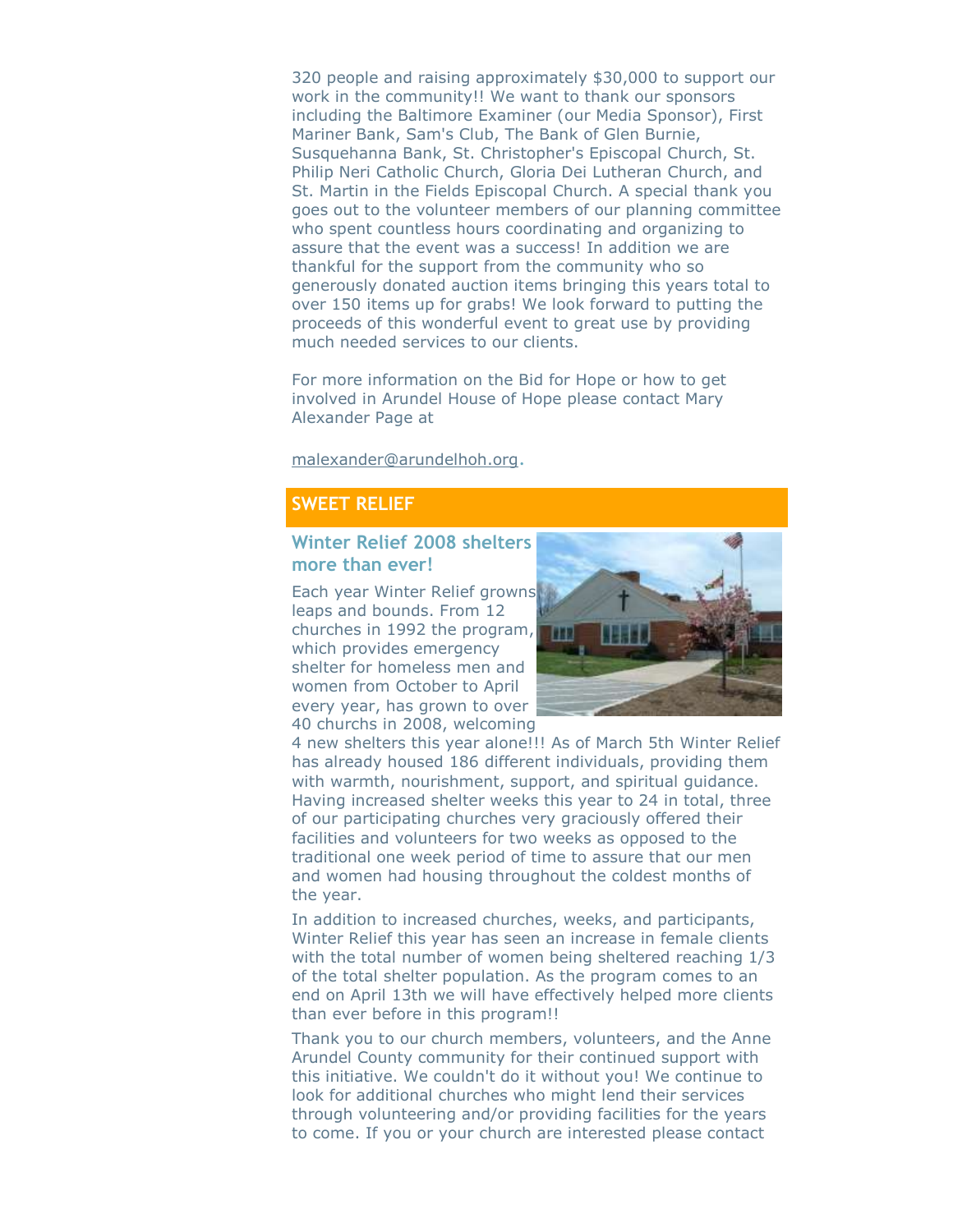Phil Bailey at 410-863-4888 or [pbailey@arundelhoh.org.](mailto:pbailey@arundelhoh.org)

## **ITS ALL ABOUT THE TALENT**

#### **New staff members bring experience and energy to AHOH!**

Since December of 2008 Arundel House of Hope has had the pleasure of welcoming two new staff members to our team. Brianne Adams began working with us in August of 2008 as an intern. Working



towards the completion of her Human Services Degree with a focus on Addictions Counseling at Anne Arundel Community College, Brianne came to us eager to learn about the issue of homelessness. Through her work with case manager Marsha Urban she began assisting clients at the Day Center. We were so impressed with her immediate adaptation to the organization that we asked her to come work with us in December. Since then she has been working at the Resource and Day Center on Mondays providing case management for both Day Center clients and WISH program residents. In addition to her work with AHOH, Brianne has been employed part time for 14 months with ADI as an addictions counselor. Throughout this time she obtained her CSC/ADT counseling license. Previously she interned with the Mental Health Agency helping clients with housing and co-occurring mental health and substance abuse issues. Please join us in welcoming Brianne to our team!!

Debbie Everett joined Arundel House of Hope in December of 2007 as the resident manager for the WISH Program. With experience as a teaching assistant and past exposure to homelessness, Debbie was referred to us through Sarah's House where she was living and had become a well respected member of the community! We were very pleased to have Debbie come on board to assist WISH residents with their transition from homelessness to independence. As resident manager she is responsible for daily management of the house, cleaning schedules, monitoring resident behavior, and reporting to the WISH case manager when issues arise. We are very excited to have her on our team!!! Please join us in welcoming her to Arundel House of Hope!!!

#### **A NEW KIND OF ENTERPRISE.....**

#### **University of Baltimore training program helps AHOH plan exciting new business!**

From August to December of 2007 Arundel House of Hope participated in the Social Enterprise Program at the University of Baltimore. Out of over 40



applications, only 6 organizations were accepted to this